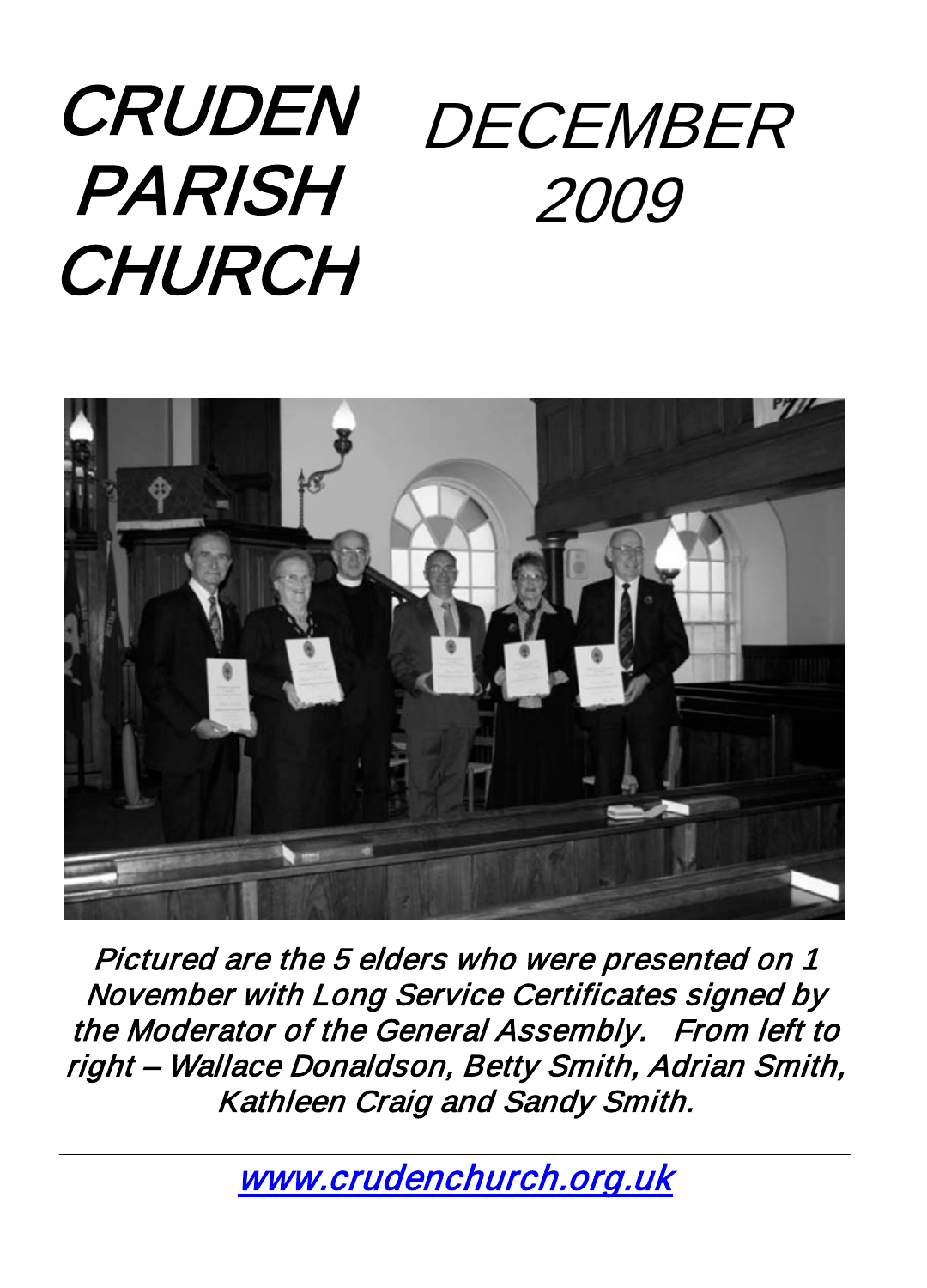# **DIARY DATES**

# DECEMBER 2009

### EACH WEEK

*Sundays* 10.00 am Children's Sunday Club in the Church & Stables

| Wednesday 2nd : |                | Coffee and Chat                          | $10.30$ am         | Hall |
|-----------------|----------------|------------------------------------------|--------------------|------|
|                 |                | Choir Practice                           | $7.30 \text{ pm}$  | Hall |
| Sunday 6th      | ÷              | <b>MORNING SERVICE</b>                   | $10.00$ am         |      |
|                 |                | <b>Advent Study</b>                      | $6.30 \text{ pm}$  | Hall |
| Sunday 13th     | $\ddot{\cdot}$ | <b>MORNING SERVICE</b>                   | $10.00 \text{ am}$ |      |
|                 |                | <b>CHRISTINGLE SERVICE</b>               | $4.00$ pm          |      |
|                 |                | <b>Advent Study</b>                      | $6.30 \text{ pm}$  | Hall |
| Monday 14th     | $\ddot{\cdot}$ | The Guild Christmas Meal                 | $7.00 \text{ pm}$  |      |
| Wednesday 16th: |                | <b>Choir Practice</b>                    | $7.30 \text{ pm}$  | Hall |
| Sunday 20th     | $\ddot{\cdot}$ | FAMILY CHRISTMAS SERVICE 10.00 am        |                    |      |
|                 |                | followed by Christmas Brunch in the Hall |                    |      |
| Thursday 24th   | $\ddot{\cdot}$ | <b>WATCHNIGHT SERVICE</b>                | $11.30 \text{ pm}$ |      |
| Friday 25th     | $\ddot{\cdot}$ | <b>CHRISTMAS DAY SERVICE</b>             | $10.00 \text{ am}$ |      |
| Sunday 27th     | $\ddot{\cdot}$ | <b>MORNING SERVICE</b>                   | $10.00$ am         |      |
|                 |                |                                          |                    |      |

## DECEMBER HYMN BOOK - CH4

## POSTAGE STAMPS



Please do not throw away the stamps from your cards this Christmas. Those attending church on Sundays are invited to bring used postage stamps cut carefully from envelopes and postcards. Please place them in the receptacle by the Church notice board. If you cannot bring them yourself, please ask a friend to do so.

# SOUPER SUNDAY 10 January 2010

See next Bulletin for details.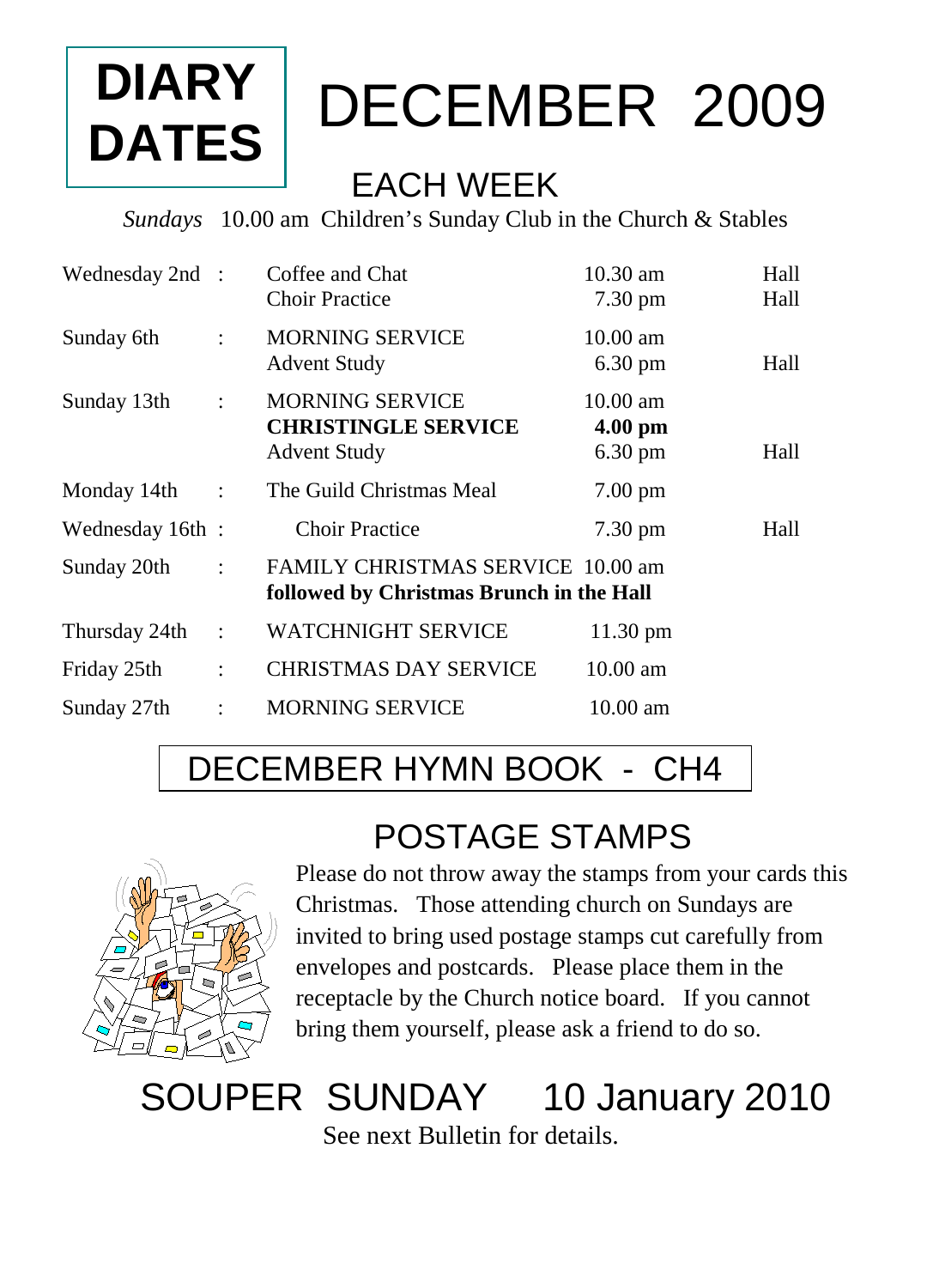# PARISH REGISTER

\*denotes member

#### **BAPTISMS**

Sarah Buchan, 151 Braehead Drive, Cruden Bay. Findlay Mackintosh, 1 Collieburn Crescent, Peterhead.

#### **WEDDING**

24 October- John Hoey & Tracy Morrison, 23 King Street, Peterhead

#### **DEATH**

\*Mr James Adamson, 12 Hatton Farms Gardens, Hatton.

#### **NEW MEMBER BY PROFESSION OF FAITH**

Mrs Debbie Macintosh, 1 Collieburn Crescent, Peterhead.

# TO THOSE ON SUNDAY DUTY

If unable to do door duty, please inform Sandy Beedie - 841370. If unable to do tea duty, please inform Wilma Moir - 841516. We would prefer, if you are unable to fulfil your duty, that you endeavour to find your own replacement before informing Sandy or Wilma as appropriate.

# 2010 FLOWER CALENDAR



Calendar for the Old Church will now be found on the notice board at the Church and members are invited to add their name beside any date on which they would wish to place flowers on the communion table. The gift of such flowers is always greatly appreciated. In particular, it is hoped that the early months of next year will soon be filled up.

THE NEXT ISSUE OF THE BULLETIN WILL COME OUT ON **27 DECEMBER**. Copy for inclusion to be handed in to the Manse as soon as possible.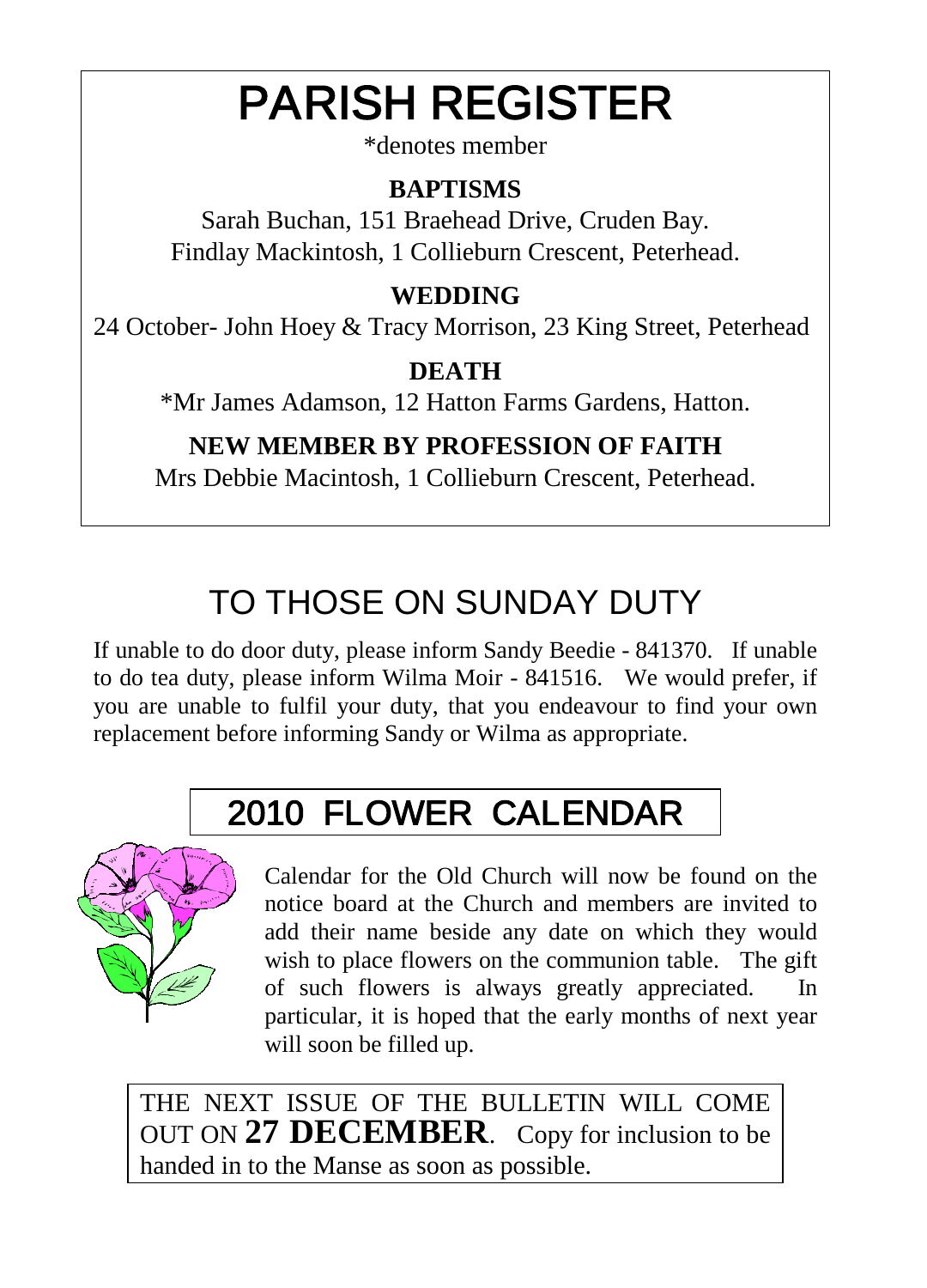# SUNDAY MORNING DUTIES 10 am

| <b>Date</b> | <b>Door</b>                         | <b>Flowers</b>         | <b>Teas</b>                                      | <b>Junior Church</b>                                                                             |
|-------------|-------------------------------------|------------------------|--------------------------------------------------|--------------------------------------------------------------------------------------------------|
| 6 Dec       | Shonah Taylor<br>Peter Slamaker     | Rosemary Reid          | <b>Elizabeth Bruce</b><br><b>Betty Forrester</b> | Katherine Hyman<br>Maureen Reid<br>C or S Skinner<br><b>Mary Bratton</b><br>Charlotte Lamb       |
| 13 Dec      | Mary Bratton<br><b>Betty May</b>    | <b>Betty Forrester</b> | Elma Cumming<br>Margaret Adams                   | Karla Buswell<br><b>Brenda Cadger</b><br>C or S Skinner<br>Helen Smith<br>Charlotte Lamb         |
| 20 Dec      | Mary Bratton<br><b>Betty May</b>    | <b>Beatrice Fawkes</b> | <b>CHRISTMAS</b><br><b>BRUNCH</b>                | <b>Nativity Service</b>                                                                          |
| 27 Dec      | Isobel Young<br><b>Robert Esson</b> | Robert Esson           | Rosemary Reid<br><b>Alison Neilson</b>           | Holiday                                                                                          |
| 3 Jan       | Isobel Young<br>Robert Esson        | Muriel Cantlay         | Wilma Moir<br>Lewis McKechnie                    | Holiday                                                                                          |
| $10$ Jan    | Muriel Cantlay<br>Sandy Smith       | Muriel Cantlay         | Margaret Adams<br>Margaret Jamieson              | Karla Buswell<br><b>Brenda Cadger</b><br>C or S Skinner<br><b>Mary Bratton</b><br>Charlotte Lamb |
| 17 Jan      | Muriel Cantlay<br>Sandy Smith       | Violet Penny           | Jessie Macdonald<br><b>Elizabeth Bruce</b>       | Katherine Hyman<br>Maureen Reid<br>C or S Skinner<br><b>Helen Smith</b><br><b>Charlotte Lamb</b> |
| 24 Jan      | Iris Durno<br>Sandy Beedie          | <b>Beatrice Fawkes</b> | Anne Cadey<br>Marilyn Samways                    | Karla Buswell<br><b>Brenda Cadger</b><br>C or S Skinner<br>Joyce Fowlie<br>Charlotte Lamb        |

**Available after the service : Cruden Church Christmas Cards £3 per pack of ten (5 each of two designs) or £5 for two packs. Also Cruden Church Paperweights, packaged to make an attractive Christmas present - £10 each.**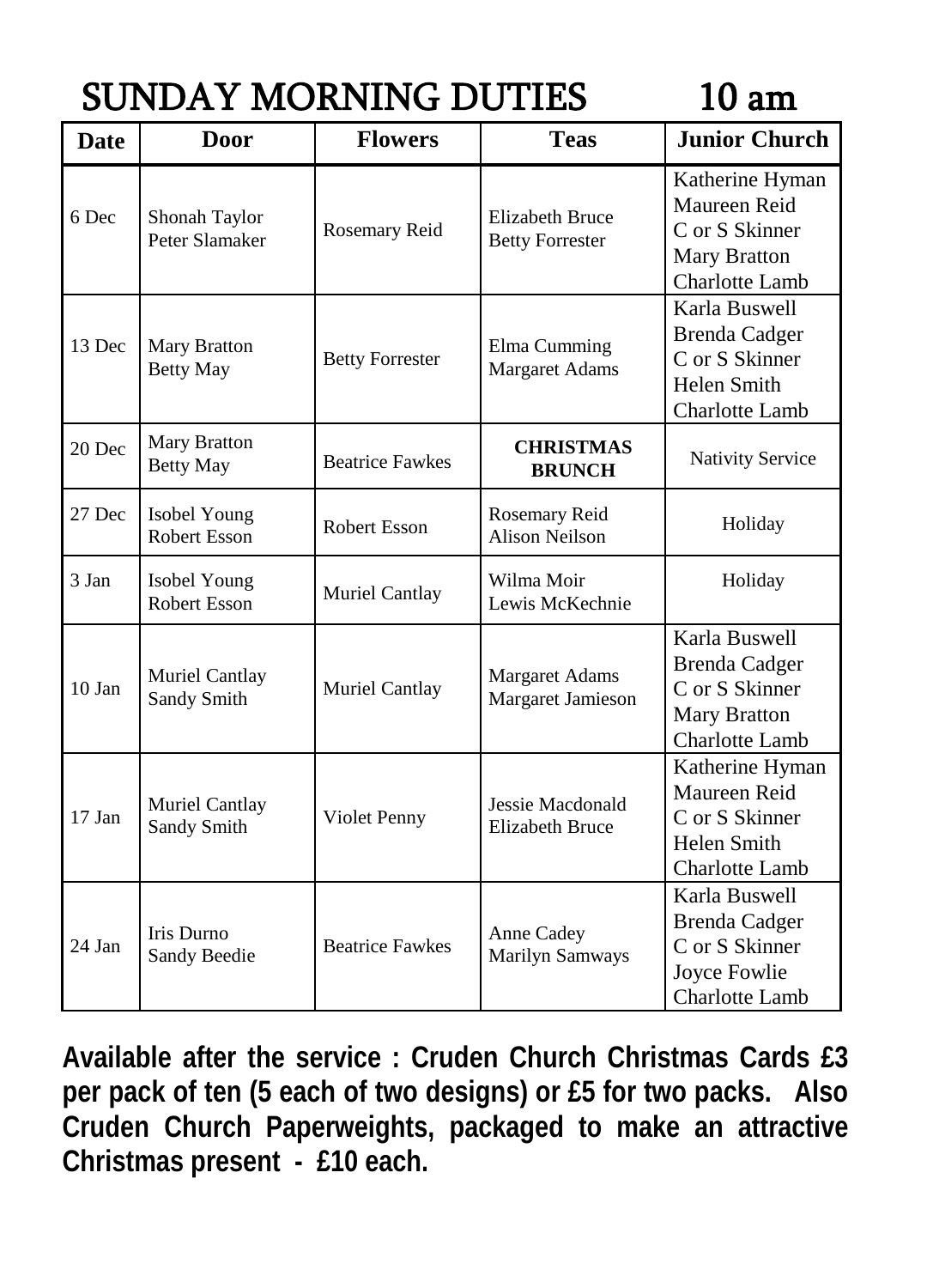## FROM THE MINISTER *18 November 2009*

Dear Friends

#### **Christmas Services**

What memories do you have of childhood Christmases? Many people can feel nostalgic when they recollect their favourite Christmas memories. That is why at Christmas time many people want to come to church when the rest of the year we do not see them. There will be other people who might be thinking they would like to come to sing carols but won't get round to it without a little encouragement. This is where YOU can help! If you are coming to one of our Christmas services (and I hope you are coming to more than one) and if opportunity comes your way in the course of a conversation with a friend or neighbour, why don't you ask them if they would like to come to one of the services?

#### **Churchyard**

Last December I mentioned that I had spoken to Councillor Stephen Smith at a funeral about the state of the graveyard path. He promised to raise this with Council officials and in the spring the path was improved. This month I can report that Councillor Smith, who brings a Council poppy wreath on Remembrance Sunday, remembered from last year the difficulty I have in attaching all our wreaths to the graveyard War Memorial gate. This year it was good to place the wreaths into the holders now fixed to the wall and I am grateful to Councillor Smith for his help in getting this done.

#### **New Responsibility**

You might see a little less of me next year because you will have to share me with another congregation. I have been asked by the Presbytery of Buchan to be Interim Moderator of Deer Parish Church which will become vacant at the end of this year with the retirement of the Rev James Wishart. I agreed to take this on aware that it will mean on certain Sundays I will have to be in Old Deer and not Cruden. I will also be required to attend officebearers' meetings and, as far as my own parish responsibilities allow, provide pastoral cover including weddings and funerals.

Your friend and minister

Rodges Neilso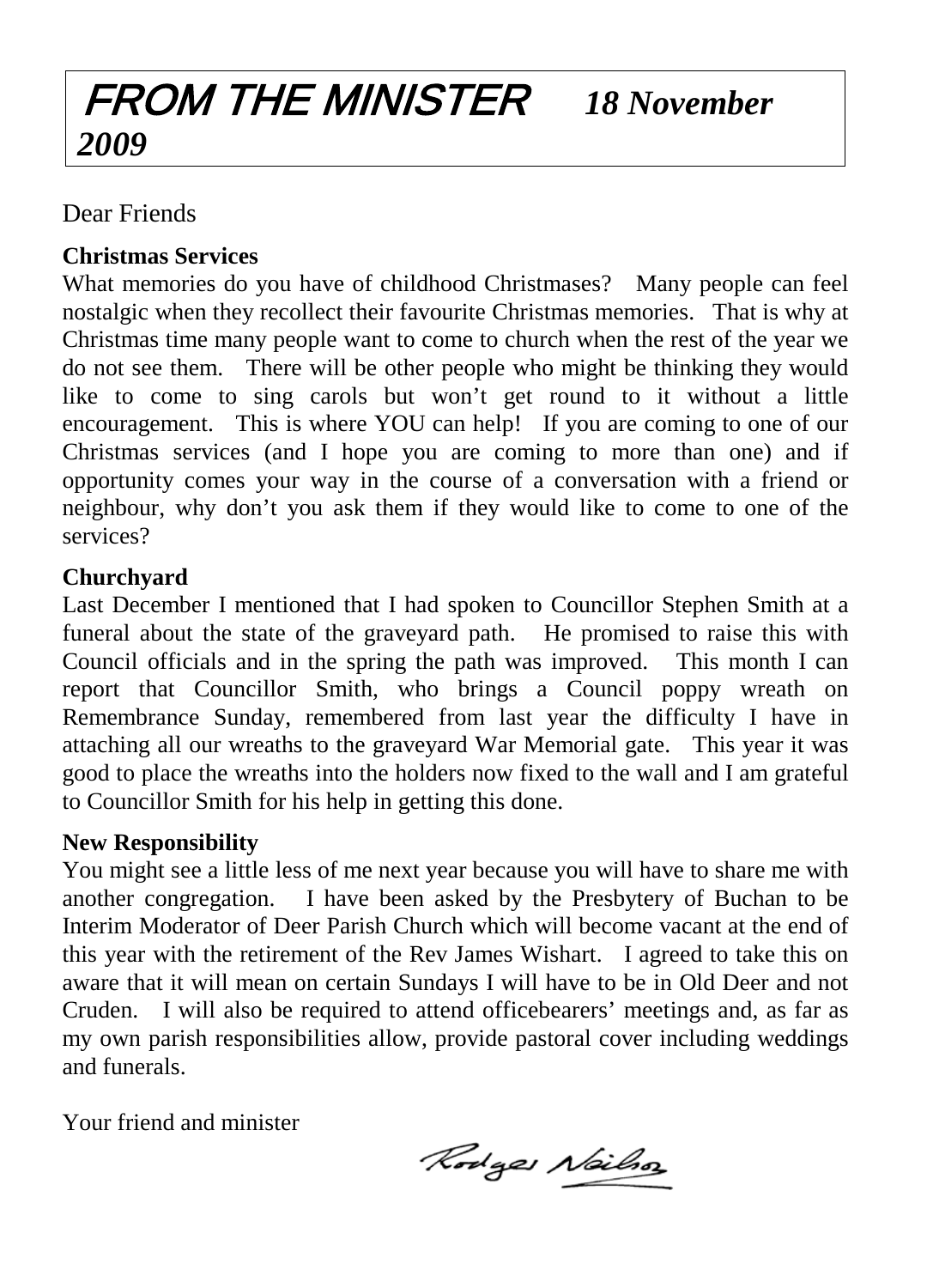# CHRISTMAS IN CRUDEN CHURCH

There will be a **CHRISTINGLE SERVICE** at the Old Church at 4 pm on **Sunday 13 December.** This service, where everyone present receives a Christingle (an orange with a candle) is particularly suitable for children to come to.

The children of the Junior Church will be involved in the Family Service on the **20th.** After the service, our annual **CHRISTMAS BRUNCH** will be served in the Hall.



The Church will be open at 11:05 pm (**and not before!**) on **Christmas Eve** for the **WATCHNIGHT SERVICE** and as soon as enough people are in the church, carol singing will begin. The service will start around 11.30 pm, finishing at about 12.10 am.

The **CHRISTMAS DAY SERVICE** will be held in the Church at 10 am. Children coming are invited to bring along one of their Christmas presents.

# THINKING OF OTHERS

At the **Christmas Eve and Christmas Day** services there will be an opportunity to make an offering which the Kirk Session has decided this year should go to support the **SCOTTISH BIBLE SOCIETY**'S backing of the Brazil Bible Society's project in THE REMOTE NORTH EAST OF BRAZIL TO PROVIDE ESSENTIAL MEDICAL, DENTAL AND SPIRITUAL CARE. We are so aware of the extreme poverty in many parts of Africa but it is just as bad in the remoter parts of South America.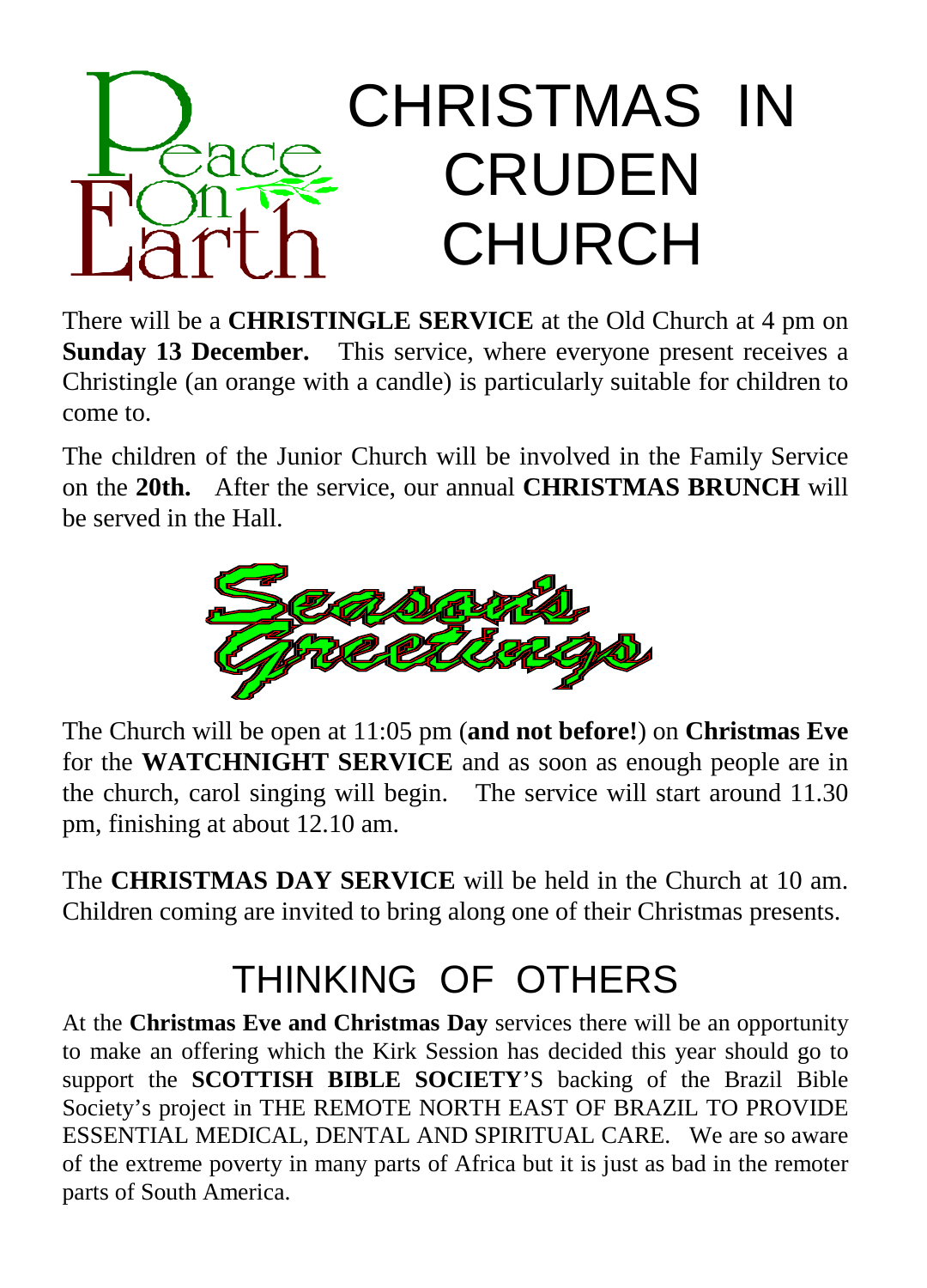

# **CHRISTingle**

service

# in cruden CHURCH 4 pm Sunday 13 December 2009 come along & bring a friend or two an initiative of cruden parish junior church

25726763636 **Ythan Singers Christmas Concert "CHRISTMAS CHEER"** Sunday 13 December at 3 pm in Ellon Parish Church Kirk Centre Mince Pies and Tea N Collection at door for the SalvationArmy Ythan Singers Scottish Charity

**SO OZC** 



**Blood Donor Session this Christmas in Peterhead are as follows** DATES Sunday 20 and 27 December TIMES 10 am to 12.30 pm and 2.15 pm to 4.30 pm PLACE Peterhead Football Club The gift of your blood might be the greatest gift you will give this Christmas!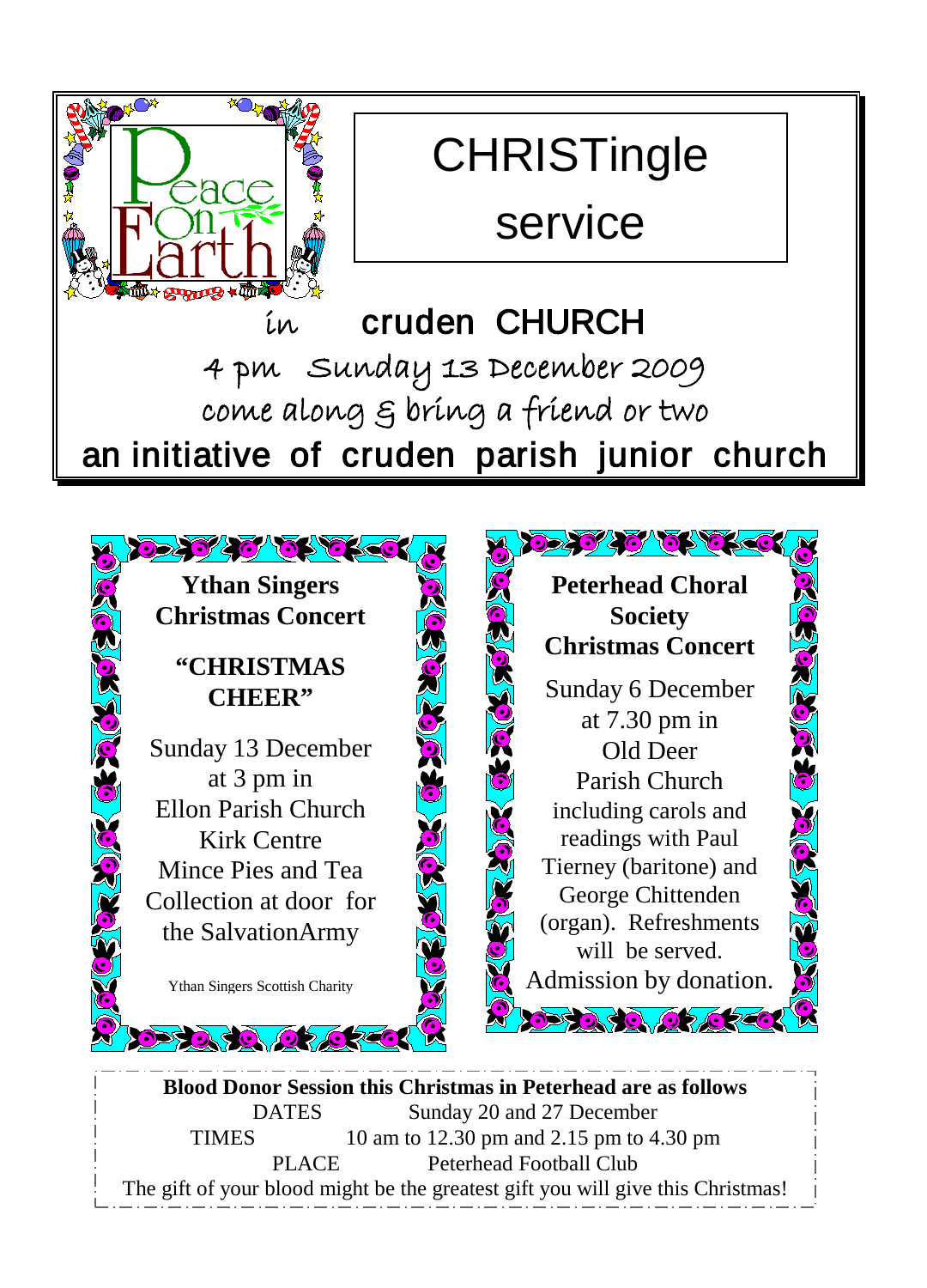# WATCH and TALK GROUP 9th November

#### THE REFORMATION

According to the records, the Reformation had been grumbling away in the background before the actions of Martin Luther, the German Protestant Reformer, brought it bubbling to the surface.

Martin Luther, born 1483, was ordained as a priest in 1507. His desire to try and reform the corrupt practices of the priests and noblemen of the time and the subsequent actions taken by him eventually reverberated across most of Europe including England. It could be said that his actions unintentionally caused a religious revolution and many people suffered and died in their attempt to rebel against the Catholic Faith and unfortunately they appeared to loose sight of their original goal. Luther, himself, became alarmed at the behaviour of the extremists.

To allow the ordinary people to understand the Bible, he translated it from Latin into German. Luther's attempt to help ordinary people accept and understand the Bible in some ways backfired as once again people used the situation to their own advantage. Where would we be today had he not intervened I wonder?

We were pleased to welcome back Robert Esson to our meeting; he first attended our October meeting and it was nice to see Robert Petticrew and his mother were also able to join us. Despite having a fairly heavy cold, our minister made a surprise visit and we found his knowledge of the history of Christianity helped to enlighten our own knowledge of the Reformation.

Our next Meeting in on Monday 11th January 2010 at 7.30 pm at the home of Mrs Marilyn Samways, 3 Main Street, Cruden Bay. The DVD we will be watching is entitled "Revelations - Divorce Jewish Style" all those wishing to join us will be made very welcome.

*Jenny McGarrol*

The proceeds from the Buttery Morning on 14 November were just over £400 and this sum included £91 raised by the sale of cards by the Card Making Group.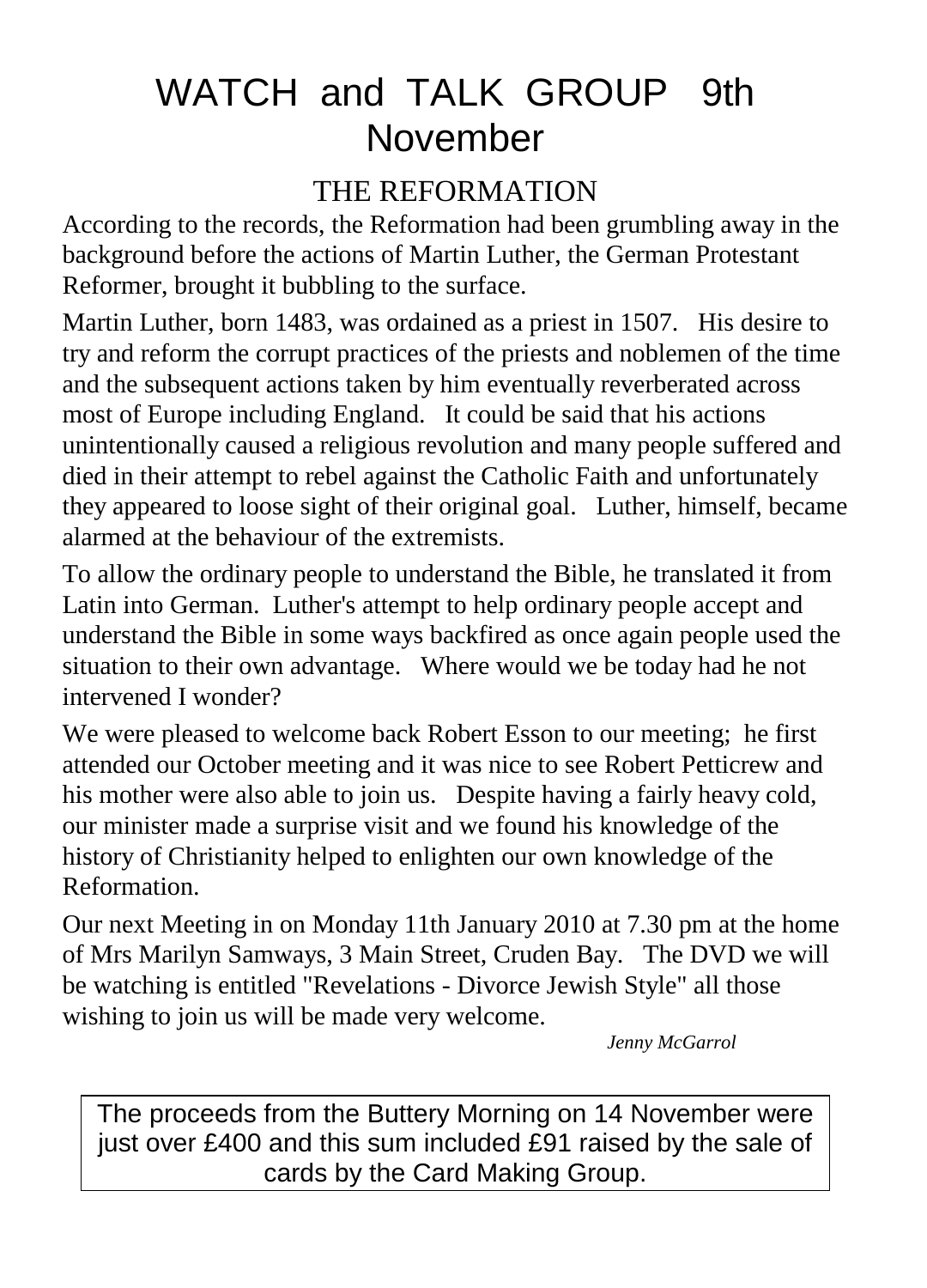Thanks go to all those who contributed in making this fund raising event for Ekwendeni hospital a success.

# Life & Work *:* December review

THE MAGAZINE OF THE CHURCH OF SCOTLAND

**Light in the Darkness** Reflections on the Christmas message by The Very Rev Dr John Miller, the Moderator, the Rt Rev William Hewitt and Ron Ferguson. In the first of a new series, the Rev James Martin considers Biblical figures who receive a bad press – beginning with The Innkeeper of the Nativity Story. Plus an exclusive Christmas story by Kenneth Steven.

**A Ministry of Presence** Jackie Macadam meets the Rev Peter McDonald, new Leader of the Iona Community.

**The Rainbow Assembly** The first international Children's Assembly of the Church of Scotland, when children from Zambia, New Zealand, Hungary, Malawi and Kenya joined the gathering on Iona.

**Saving Lives on a Shoestring** In the last of a series of special reports from Malawi, Thomas Baldwin focuses on the work of **Ekwendeni Hospital and Nursing College.**

**The X-Factor of Their Day?** Professor Donald Macleod examines the

place of reformed theology in Scotland.

*If you would like to read Life & Work, the magazine of the Church of Scotland contact Isobel Young on 812360*



## STILL WANTED

Someone who cares about poverty enough, to want to help! We need to appoint a

### CHRISTIAN AID ORGANISER

for the Parish of Cruden in good time before next year's Christian Aid Week. For further information contact the Minister.

\*\*\*\*\*\*\*\*\*\*\*\*\*\*\*\*\*\*\*\*\*\*\*\*\*\*\*\*\*\*\*\*\*\*\*\*\*

The choir are looking for at least two ladies to join the soprano section. Might you be interested?.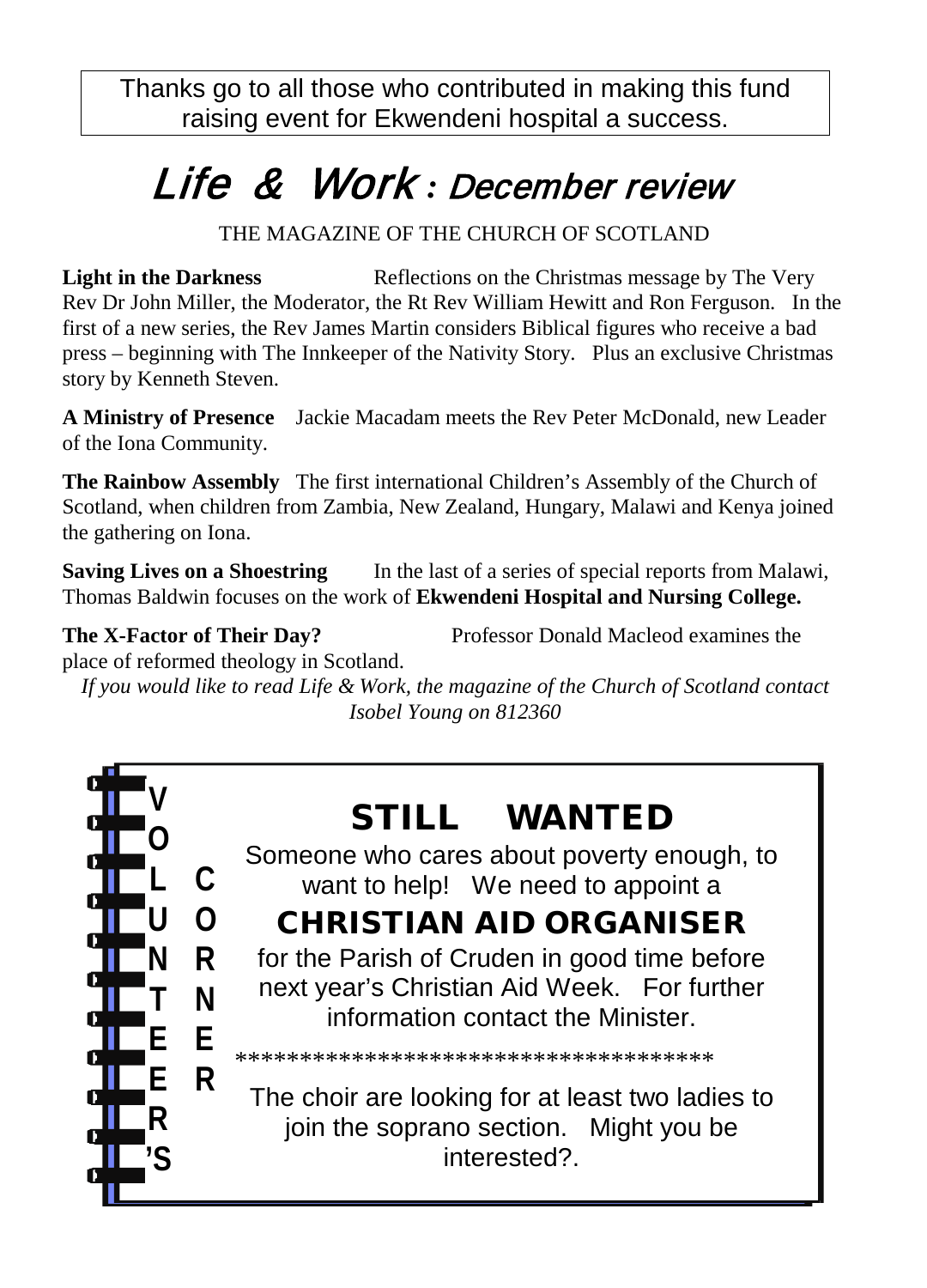# CRUDEN CHURCH GUILD

Rosemary Pittendrigh welcomed members to the first Guild meeting of the new session on 21 September, when Vena Hockell gave an illustrated talk on a trek she made to Everest Base Camp in 2001. Among the pictures was one of an item looking like a half coconut but which purported to be a Yeti scalp! Vena also put on display some interesting items that she had brought back with her from Nepal. The talk was well received by a full house of Guild members and a vote of thanks given by Irene Will.

The second meeting of the session, on 26 October, was a talk by Mr Frank Armstrong of Kemnay. He spoke on the history of the Clan Fraser from the Battle of Hastings through the various branches of the family to the present day, and also gave us interesting insights into the origins of various modern day phrases along the way. We were pleased to have another full house and the vote of thanks on this occasion was given by Muriel Cantlay. The next meeting of the Guild will be held on St Andrew's Day, with entertainment by Gordon Mackay, and a soup and trifle supper. All are welcome to attend.

*Vena Hockel*

#### Congregational walk **Tarves and Haddo Estate Sunday 15 November**

We parked in the square at Tarves and headed along "The Road", part of the old cattle drove road from Falkirk Tryst to Aikey Fair. Robert had warned us of the muddy track ahead but, well shod, we squelched through it, Alison's boxer "Treacle" managing to negotiate the puddles most efficiently of the group. A wide beech-lined avenue past the Home Farm took us onto the main drive at Haddo Estate. Unbeknown to us, our walk coincided with the Meldrum Heritage Fair and, as we headed out, we were faced with scores of cars taking participants and visitors to the event.

A short zigzag along a grassy track took us back to the village church and the Tolquhon tomb, a fascinating memorial in Gothic and Renaissance style installed in 1589 by William Forbes, 7th earl of Tolquhon for himself and his wife. We lingered to admire the bas-relief of Mary Jane Greenhalgh, a local nurse, before rounding off our trip with a cup of tea at the local hotel. *Margaret Wisely*